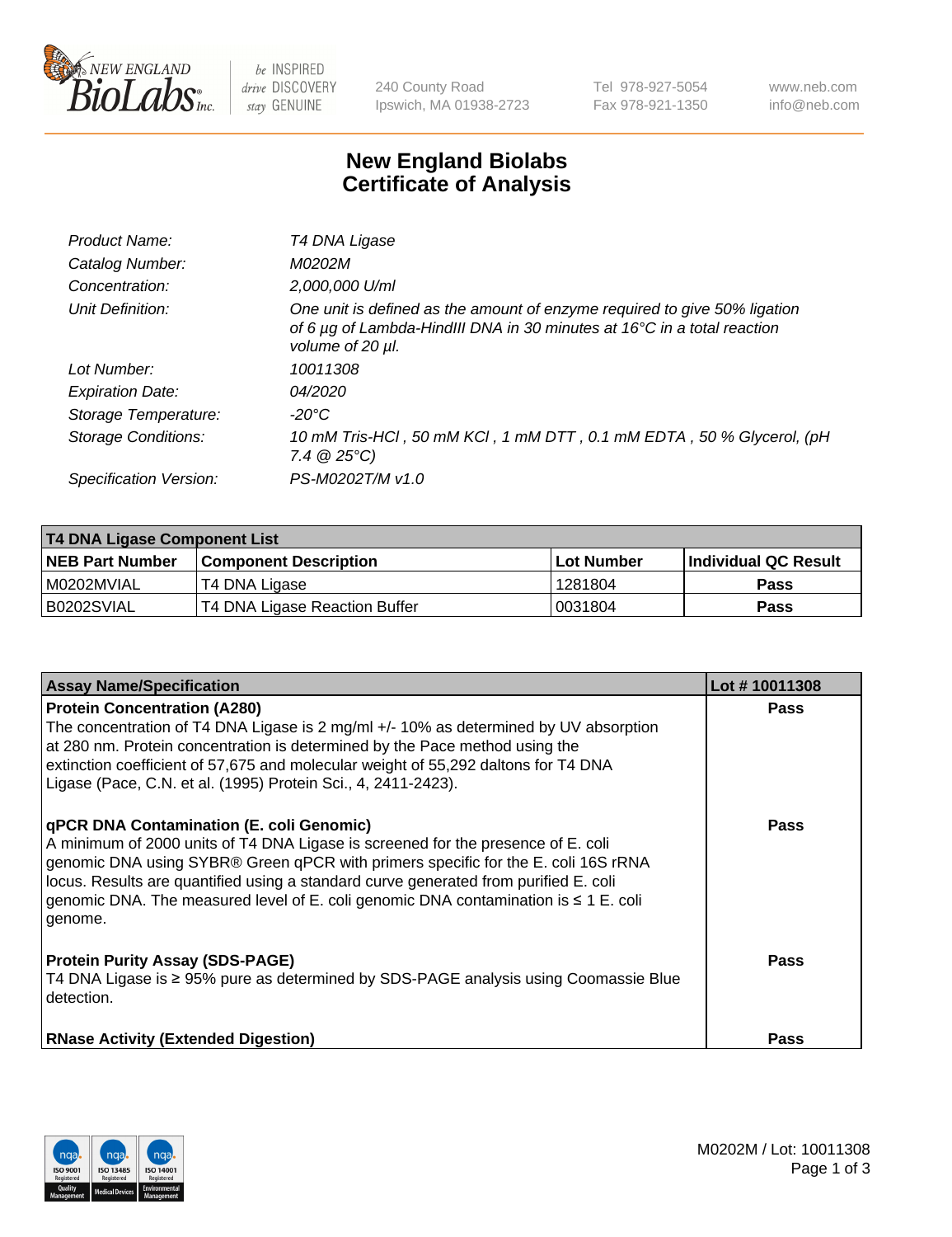

be INSPIRED drive DISCOVERY stay GENUINE

240 County Road Ipswich, MA 01938-2723 Tel 978-927-5054 Fax 978-921-1350

www.neb.com info@neb.com

| <b>Assay Name/Specification</b>                                                                                                                                                                                                                                                                                                                                                                                    | Lot #10011308 |
|--------------------------------------------------------------------------------------------------------------------------------------------------------------------------------------------------------------------------------------------------------------------------------------------------------------------------------------------------------------------------------------------------------------------|---------------|
| A 10 µl reaction in NEBuffer 4 containing 40 ng of a 300 base single-stranded RNA<br>and a minimum of 1 µl of T4 DNA Ligase is incubated at 37°C. After incubation for 16<br>hours, >90% of the substrate RNA remains intact as determined by gel electrophoresis<br>using fluorescent detection.                                                                                                                  |               |
| <b>Single Stranded DNase Activity (FAM-Labeled Oligo)</b><br>A 50 µl reaction in CutSmart® Buffer containing a 20 nM solution of a fluorescent<br>internal labeled oligonucleotide and a minimum of 10,000 units of T4 DNA Ligase<br>incubated for 16 hours at 37°C yields <5% degradation as determined by capillary<br>electrophoresis.                                                                          | <b>Pass</b>   |
| <b>Endonuclease Activity (Nicking)</b><br>A 50 µl reaction in NEBuffer 1 containing 1 µg of supercoiled PhiX174 DNA and a<br>minimum of 2000 units of T4 DNA Ligase incubated for 4 hours at 37°C results in <10%<br>conversion to the nicked form as determined by agarose gel electrophoresis.                                                                                                                   | <b>Pass</b>   |
| <b>DNase Activity (Labeled Oligo, 5' extension)</b><br>A 50 µl reaction in CutSmart® Buffer containing a 20 nM solution of a fluorescent<br>labeled double-stranded oligonucleotide containing a 5' extension and a minimum of<br>10,000 units of T4 DNA Ligase incubated for 16 hours at 37°C yields <5% degradation<br>as determined by capillary electrophoresis.                                               | <b>Pass</b>   |
| Double Stranded DNase Activity (Labeled Oligo)<br>A 50 µl reaction in CutSmart® Buffer containing a 20 nM solution of a fluorescent<br>labeled double-stranded oligonucleotide containing a blunt end and a minimum of<br>10,000 units of T4 DNA Ligase incubated for 16 hours at 37°C yields <5% degradation<br>as determined by capillary electrophoresis.                                                       | <b>Pass</b>   |
| <b>DNase Activity (Labeled Oligo, 3' extension)</b><br>A 50 µl reaction in CutSmart® Buffer containing a 20 nM solution of a fluorescent<br>labeled double-stranded oligonucleotide containing a 3' extension and a minimum of<br>10,000 units of T4 DNA Ligase incubated for 16 hours at 37°C yields <5% degradation<br>as determined by capillary electrophoresis.                                               | <b>Pass</b>   |
| <b>Ligation and Recutting (Terminal Integrity, Digested DNA)</b><br>A 20 µl reaction in 1X T4 DNA Ligase Reaction Buffer containing 2 µg of Lambda<br>DNA-HindIII Digest and a minimum of 4000 units of T4 DNA Ligase incubated for 16<br>hours at 37°C results in >95% ligation of the DNA fragments as determined by agarose<br>gel electrophoresis. Of these ligated fragments, >95% can be recut with HindIII. | <b>Pass</b>   |
| <b>Non-Specific DNase Activity (16 Hour)</b><br>A 50 µl reaction in NEBuffer 1 containing 1 µg of CIP-treated Lambda-HindIII DNA and<br>a minimum of 2000 units of T4 DNA Ligase incubated for 16 hours at 37°C results in a                                                                                                                                                                                       | <b>Pass</b>   |